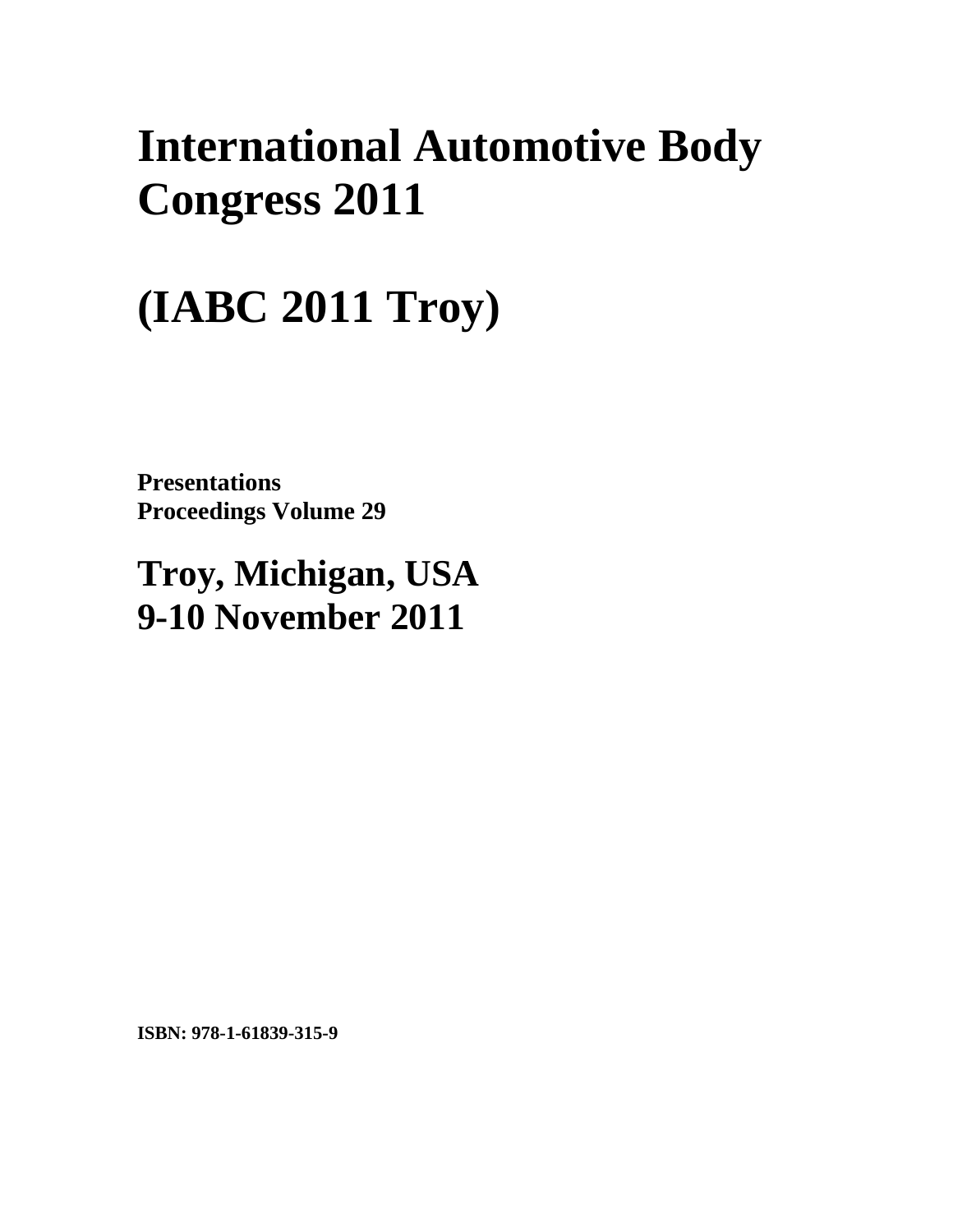**Printed from e-media with permission by:** 

Curran Associates, Inc. 57 Morehouse Lane Red Hook, NY 12571



**Some format issues inherent in the e-media version may also appear in this print version.** 

Copyright© (2011) by Global Automotive Management Council (GAMC) All rights reserved.

Printed by Curran Associates, Inc. (2011)

For permission requests, please contact Global Automotive Management Council (GAMC) at the address below.

Global Automotive Management Council (GAMC) 5305 Plymouth Road Ann Arbor, Michigan 48105

Phone: (734) 418-2365 Fax: (734) 418-2356

info@gamcinc.com

#### **Additional copies of this publication are available from:**

Curran Associates, Inc. 57 Morehouse Lane Red Hook, NY 12571 USA Phone: 845-758-0400 Fax: 845-758-2634 Email: curran@proceedings.com Web: www.proceedings.com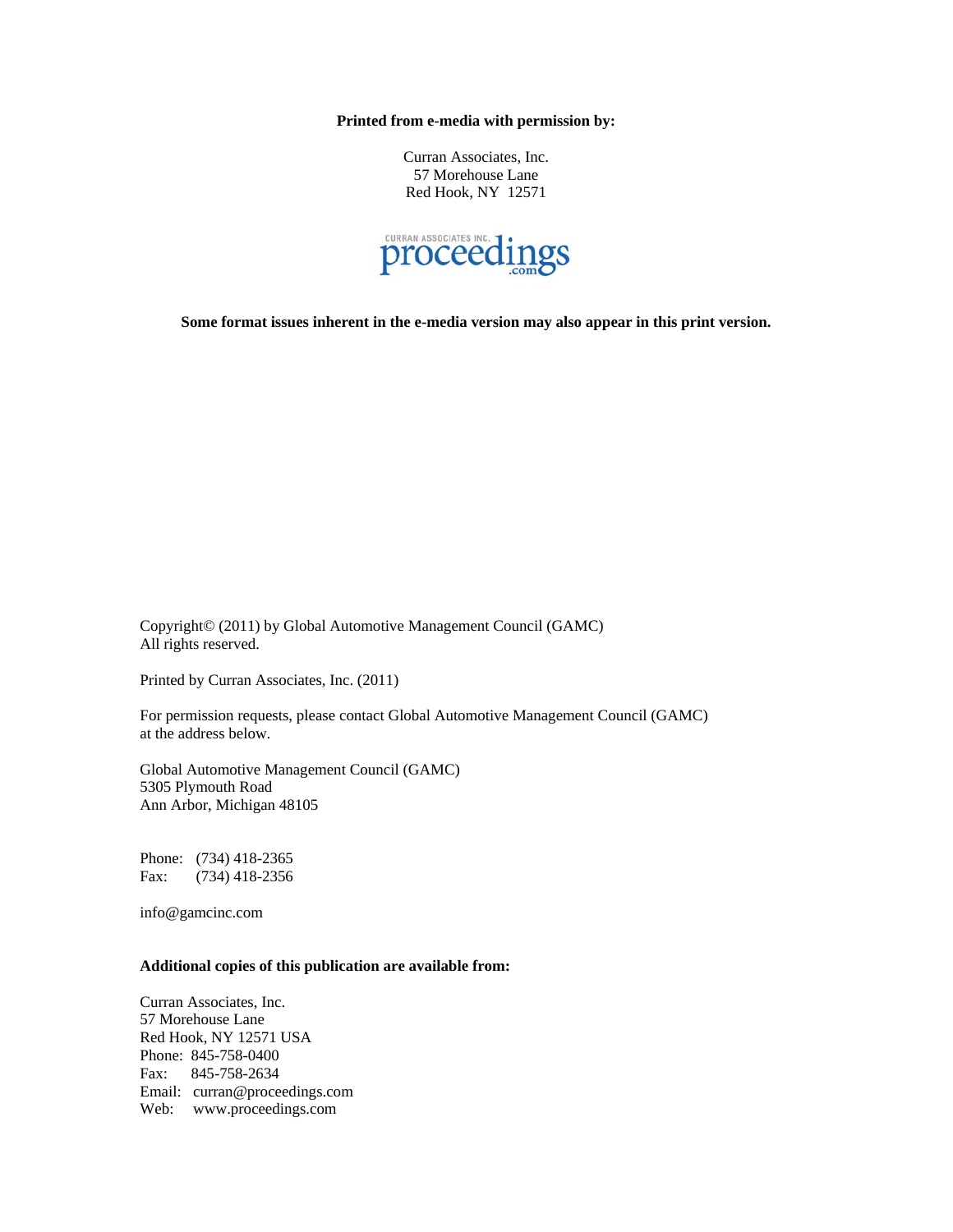### **TABLE OF CONTENTS**

#### **PRODUCT INTRODUCTION: NISSAN NV & CHEVROLET SONIC**

| 2012 Nissan NV    |  |
|-------------------|--|
| John-Paul Laporte |  |

#### **ADVANCES IN VEHICLE STRUCTURES & SAFETY (AVSS)**

| <b>Becky Mueller</b>                                                                            |  |
|-------------------------------------------------------------------------------------------------|--|
|                                                                                                 |  |
| Mahmoud Yousef Ghannam, Yeruva Reddy, Jinkoo Lee, Todd Clark                                    |  |
|                                                                                                 |  |
| Chuck Thomas                                                                                    |  |
|                                                                                                 |  |
| Mahmoud Yousef Ghannam, Todd Clark                                                              |  |
|                                                                                                 |  |
| Patrick Grattan, Daniel Kim, Jeff Dix, Venkat Madala                                            |  |
| An Analysis of Approximate Airbag Target Deployment Times for Frontal Impacts Using a 5 Inch 30 |  |
|                                                                                                 |  |
| Satya Reddy, Mahmoud Ghannam, Todd Clark                                                        |  |

#### **MATERIALS OPTIMIZATION FOR BODY ENGINEERING**

| Jonathan Fisk                                       |  |
|-----------------------------------------------------|--|
| Paul Krajewski                                      |  |
|                                                     |  |
| Hua-Chu Shih, Ming F. Shi, Changqing Du, Dajun Zhou |  |
| Hyunok Kim, Menachem Kimchi                         |  |
|                                                     |  |
| U. Gandhi, Jinadong Yu                              |  |
|                                                     |  |
| John Cass                                           |  |

#### **BODY ENGINEERING – DIGITAL OPTIMIZATION**

| Juan Pablo Leiva                                                                                  |  |
|---------------------------------------------------------------------------------------------------|--|
| Application of Global Optimization Algorithms in Vehicle Crashworthiness Simulations to the Honda |  |
|                                                                                                   |  |
| Sanjaya Fonseka, Bram Van Der Heggen                                                              |  |
|                                                                                                   |  |
| Ray Hughes, Gerhard Zelder, Steven Junor                                                          |  |
|                                                                                                   |  |
| Rich Wells                                                                                        |  |
|                                                                                                   |  |
| Sean Hollands                                                                                     |  |
|                                                                                                   |  |
| Mike Guo, Sridhar Srikantan, Suresh Bhosale, Jeff Mentley                                         |  |
|                                                                                                   |  |
| Ulhas Grover, Katherine Vartanian                                                                 |  |
|                                                                                                   |  |